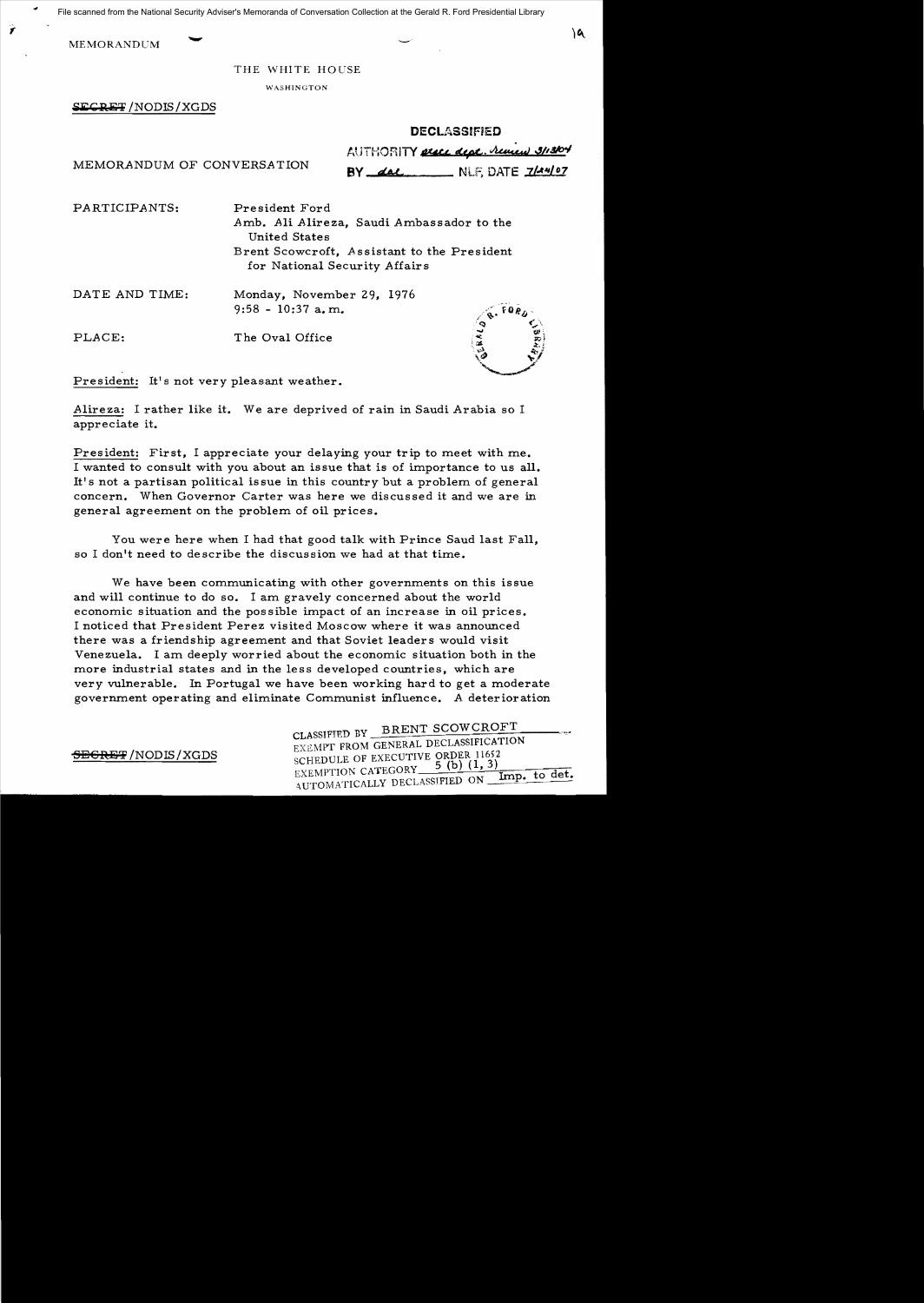#### $\overline{\text{SEER}}$  /NODIS/XGDS  $2.$

in this economic situation could reverse the progress we have made. In Italy also there are grave economic problems, which if the present government can't solve, it will undoubtedly bring Communists into the government. Great Britain is now trying to negotiate an IMF loan to stabilize its currency. While it is not directly related, the Australians have just devalued....

I think our two countries have been working together against the expansion of Soviet and Communist influence and I wanted to talk about what we might be able to do in this situation.

I don't need to tell you my feelings for Saudi Arabia over the many years. I have fought hard for Saudi Arabia and supported the closest of relations between us. I fought against irresponsible actions on the boycott on the part of the Congress. I will continue to do so because our aims and objectives are identical. I will continue to do so even after I leave office. But it is difficult when the American people see a price increase which does such damage around the world. I want to help, but when my economists tell me of the jeopardy a price increase could put the world economy recovery in, I want to work with you to deal with this problem.

Soviet influence in the Middle East has been much reduced, but a change in attitude in the United States could also jeopardize that. We want to continue working for peace in the Middle East, but any sharp action by OPEC will make it harder to move toward peace.

I know it is a very difficult problem for the King and I know he is working toward our common goal, but I hope you will communicate to him my deep concern about the economic and political difficulties we face. Again, I am sorry I had to delay your trip.

Alireza: Mr. President, it is always a privilege to be able to meet with you and convey your views to my King.

My government has spent about 10 percent of its wealth in helping other countries around the world. Prince Saud has told me to tell you that we are still doing everything we can, but one thing has changed demand has now outrun supply. But the problem is political not economic. We will do everything we can without breaking OPEC. But if you could bring pressure on other members it would be helpful. If through your good office you can persuade other producers...



<del>SECRET</del> /NODIS / XGDS

-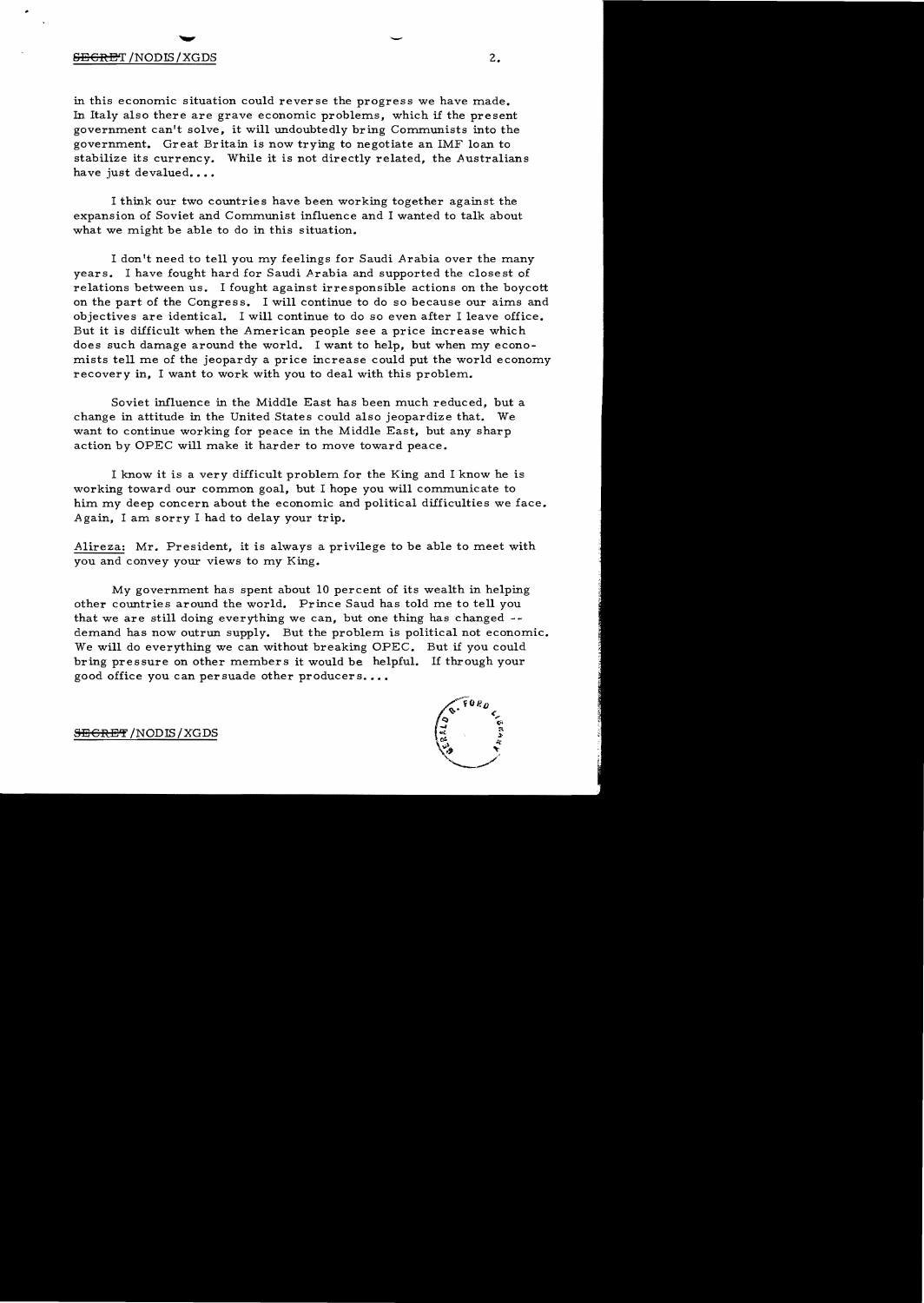# - $\overline{\text{SEERET}}$  /NODIS / XGDS  $3.$

President: I plan to meet with others of your colleagues.

Alireza: Tomorrow the pilgrimage begins and the King plans to meet at Mecca to discuss this issue.

As far as Great Britain, Italy, and the other countries you mentioned are concerned, we have done what we could through loans and other measures.

President: You have been very responsible.

Alireza: As far as the Communists and the Soviet Union are concerned, you know our position and I need not repeat it. We greatly appreciate your fight on the Maverick and the boycott with the Congress.

President: I have spoken with my successor on this and urged that he oppose further legislation. Notwithstanding his campaign rhetoric, he indicated his position would be responsible.

Alireza: Secretary Kissinger has spoken with me and Ambassador Zahedi, and Deputy Secretary Robinson spoke to me. We understand your message. But again I would urge your intervention with other producers.

President: We shall do so. We have the prospect of a substantial world economic recovery right now, but it is very fragile in a number of areas and I am afraid it could be destroyed.

Alireza: We have been hit hard by inflation in industrial prices.

President: I agree. But we are making progress in that regard, but it takes time. I also appreciate your responsible leadership on Lebanon, such as at the Riyadh conference. I think there is real progress now, thanks to your leadership.

Alireza: I hope you can restrain the neighbor to the south. Without the Syrian troops in the area, the guerrillas will have free rein.

President: We are working with the Israelis on that point and I am hopeful that the Lebanese situation can be resolved.

Alireza: We are grateful for your leadership over your term of office. As you know, the Saud family has for years led the fight against Communism. We are fortunate to have them leading our country. [More discussion on these lines. J



SECRET/NODIS/XGDS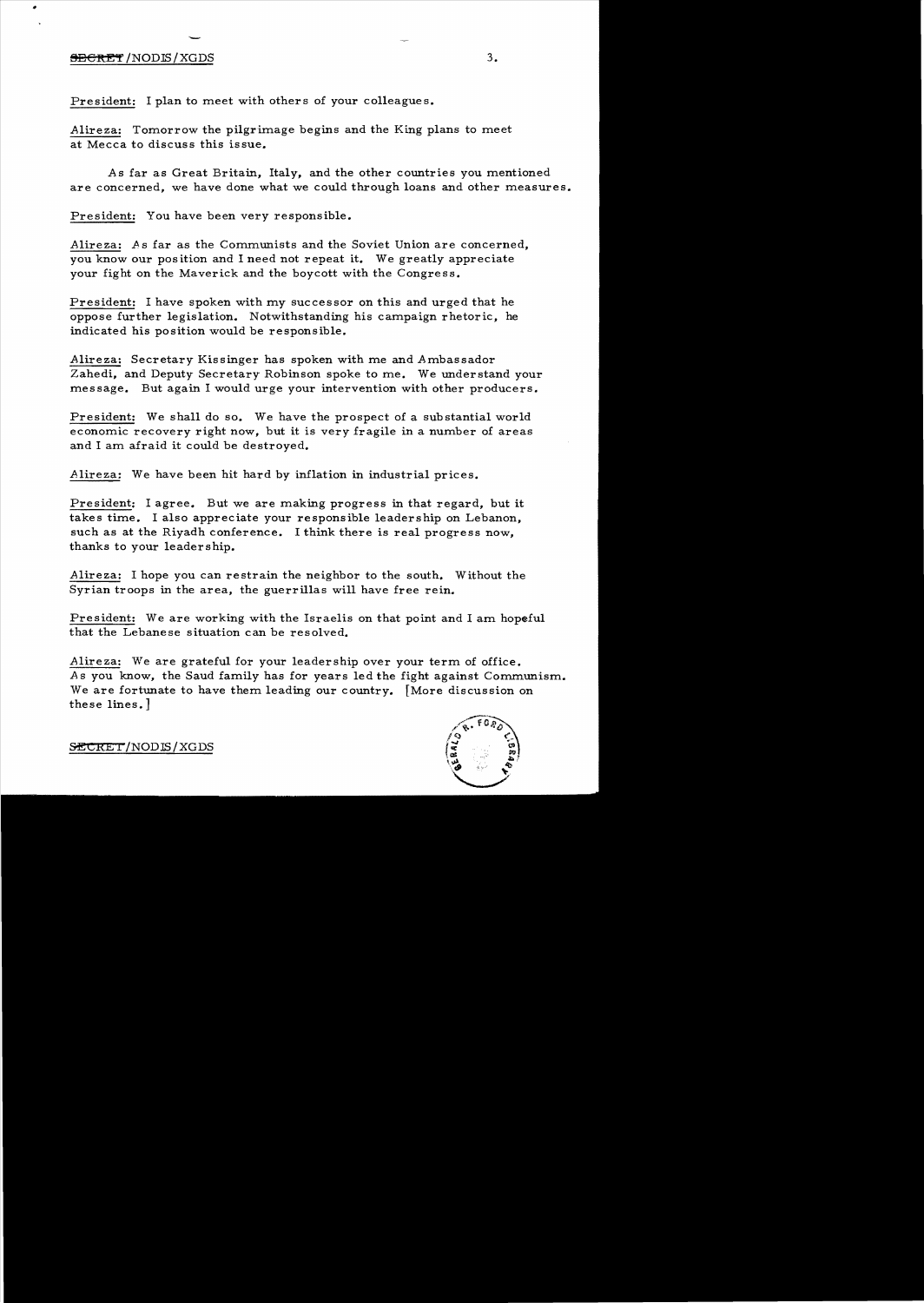## $\overline{\text{SEGREF}}$  / NODIS / XGDS 4.

President: We are very grateful for that leadership. I will impress on my successor the importance of our two countries working together for our common objectives.

Alireza: You are not only head of the United States, but the leader of one of the two great powers in the world. We look to you to lead us in the fight against radicalism and leftist influence.

President: Please convey my greetings to King Khalid. Please assure him of my warm regards and my hope that we can continue to work together to meet these problems.

Alireza: It is never an imposition for me to discuss with you on behalf of my government. I am always at your disposal.

President: I hope you have a good trip. I think the new Mexican President is a good man. I met with him last September.

Alireza: Their currency is in trouble right now.

President: They have problems but I think with half a chance the new President will do well.

[The conversation ended. ]



**SECRET** /NODIS/XGDS

-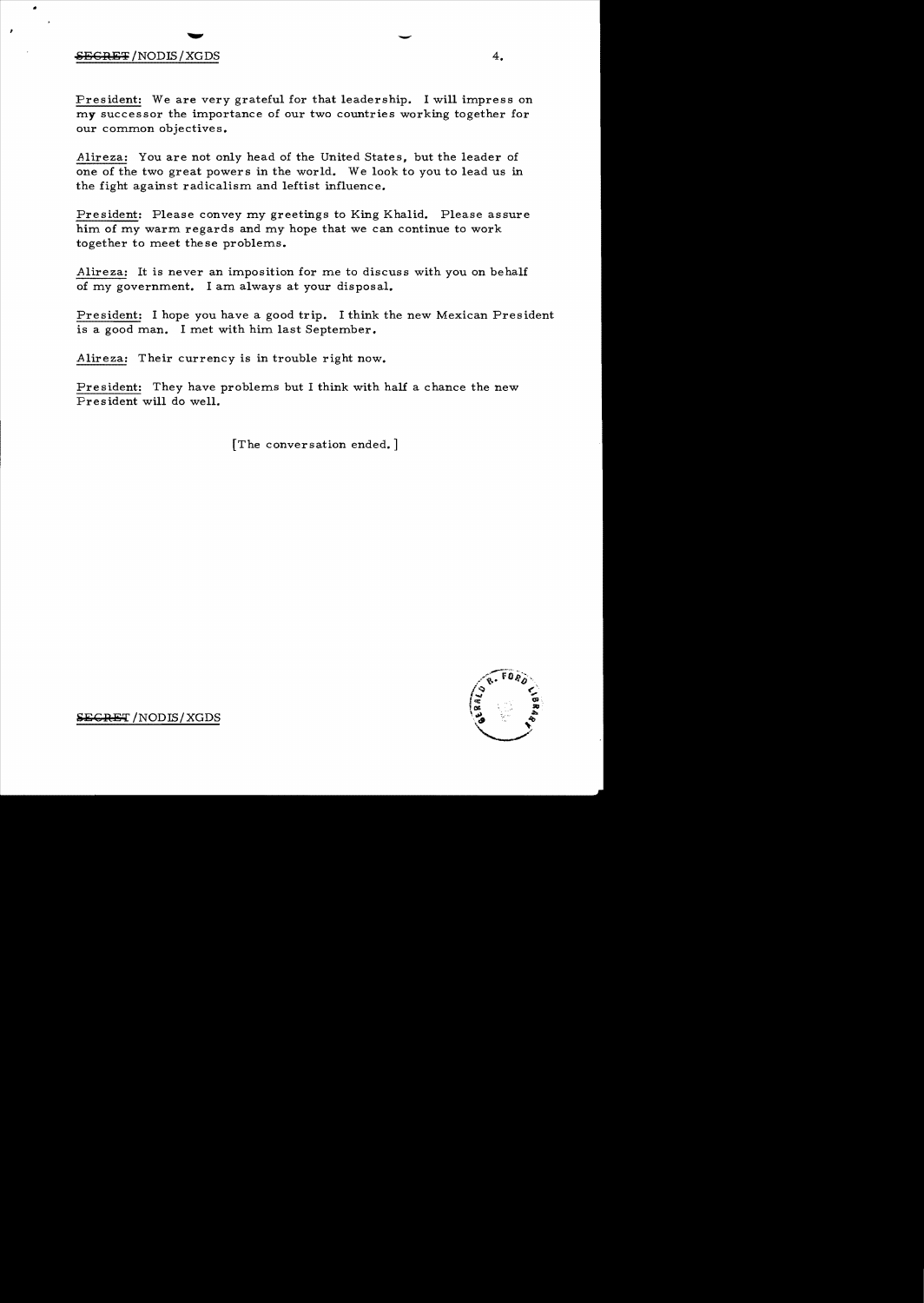#### NATIONAL ARCHIVES AND RECORDS ADMINISTRATION Presidential Libraries Withdrawal Sheet

#### WITHDRAWAL ID 018471

REASON FOR WITHDRAWAL . . . . National security restriction TYPE OF MATERIAL . . . . . . Briefing Paper TITLE . . . . . . . . . . . Meeting with Saudi Arabian Ambassador Ali Alireza CREATION DATE . . . . . . . 11/29/1976 VOLUME . . . . . . . . . . . . 9 pages COLLECTION/SERIES/FOLDER ID . 031400999 COLLECTION TITLE . . . . . . National Security Adviser. Memoranda of Conversations BOX NUMBER . . . . . . . . . 21 FOLDER TITLE  $\ldots$  . . . . . . November 29, 1976 - Ford, Saudi Ambassador Ali Alireza DATE WITHDRAWN . . . . . . . 08/02/2004 WITHDRAWING ARCHIVIST . . . . GG